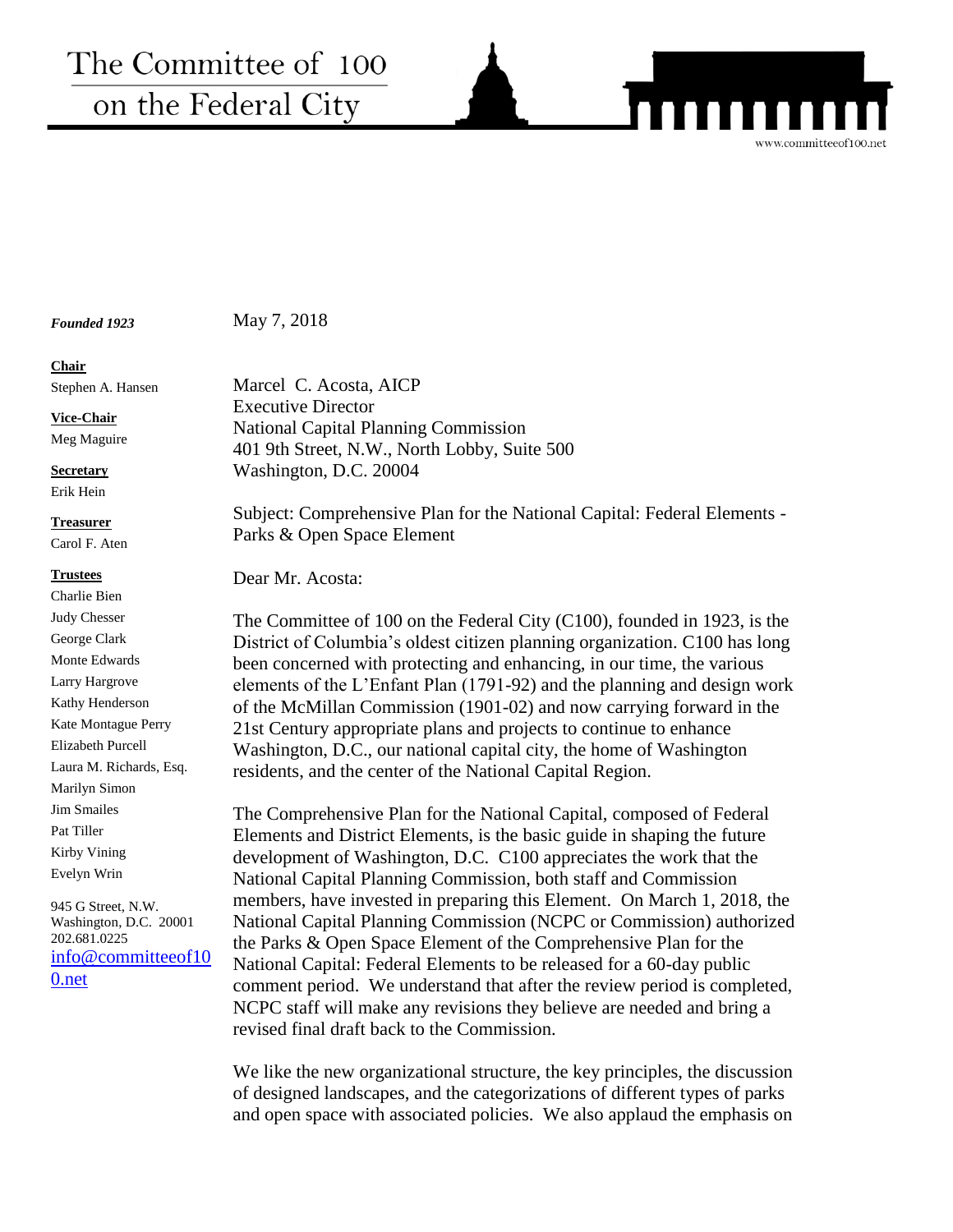protection of the L'Enfant Plan, McMillan Plan, and viewsheds. The discussion is intelligent and thorough and the policies will be helpful as criteria in helping the Commission make recommendations and decisions on proposed projects.

We have two major and somewhat related concerns:

1. We are dismayed by the lack of specifics, i.e., any plans or objectives relating to specific park and open space needs or issues. The current (2004) version of the Element by contrast identifies specific areas for more acquisition, trails to be completed, etc. It is more aspirational and concrete. In fact, not everything in the 2004 Element has been completed and those that are still relevant should be brought forward. We assume that there are a number of specific projects contained in the various plans cited that could appropriately be identified in this Element.

In addition, where there are current known issues in play like the proposal to develop the C&O Canal in Georgetown in ways that would seriously damage its historic resources and character and like the road along the west bank of the Anacostia River proposed by DDOT and Events DC. See Figure 1. The Element should address these specific areas and desired outcomes in the context of the policies.

Several plans have called for a continuous pathway along the rivers from Georgetown to the National Arboretum. There are currently gaps in that pathway. The Element should make a statement about completing the pathway and filling the gaps in what we call "the Washington Waterfront Walk," as discussed below.

2. The revised "goal statement" (p. 3) to "protect and enhance the parks and open space system" does not include an important concept in the 2004 Element i.e., "ensure that adequate resources are available for future generations." And the guiding principles have a "static" quality—protection and utilization of existing parks and open space but missing the goal to "enhance" what we have through the designation, acquisition, and protection of more parks and open space. While the total amounts of parks and open space may look impressive in the aggregate, the city's population will grow and today there are still unmet needs, particularly for mid-size parks, as noted in the CapitalSpace report (2010):

Overall, while parks are distributed uniformly across the city, some sections of the city have limited walkable access to a large park site, particularly in the upper north-central, Mid-City, and Capitol Hill. ...

The most common type of park in Washington is less than one acre in size. ... more than 70 percent fall into this category. Mid-sized parks, between 5 and 50 acres, account for only 16 percent of the city's total parkland. They include parks like Meridian Hill, Fort Reno, Lincoln, Langdon, and Banneker. Eighty percent of the city's parkland is found in large parks that are greater than 50 acres in size (green dots) such as Rock Creek Park, Anacostia Park, East Potomac Park, the National Mall, and many of the Fort Circle Parks. (pp. 26, 28)

There is already an appalling lack of parks and open space in rapidly developing areas like NoMA. Ward 6 has less waterfront parkland than any other Ward that borders a river. (See Figure 2.) And now we are going to redevelop Franklin Square to include a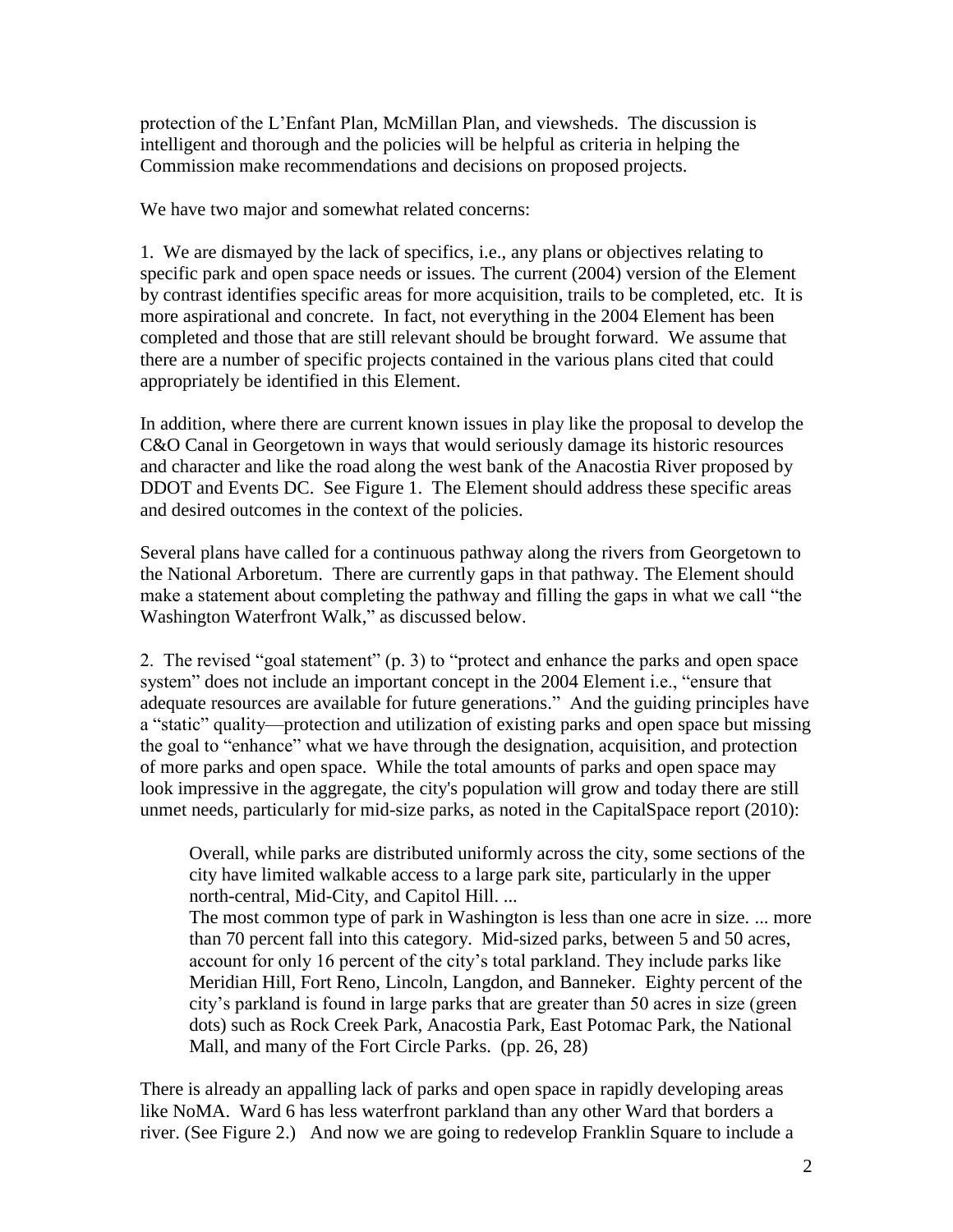playground because of the city's lack of initiative and foresight in setting aside or acquiring additional land for parks and open space as we expand residential development in downtown areas of DC.

Another desirable policy that would that would "protect and enhance" relates to preserving and protecting our remaining open waterfronts. One of the amendments that the C100 proposed in the current amendment cycle for the DC elements of the Comprehensive Plan was a limitation on new development or redevelopment within a minimum of 600 feet of the Anacostia River and Potomac River shorelines. This limitation should also be included in the Federal Element. Our proposal is based on the need to preserve currently open shoreline for public access and view (once it is developed, it is generally lost forever), as well as the recent floodplain studies by the DC Department of Energy and Environment and the prospect of sea level rise in the face of climate change. This should be a key part of any effort to make Washington, DC a more resilient city. Shorelines are an important asset to our nation's capital and have significant environmental benefits.

We strongly object to any reference in the narrative suggesting that the Wharf on the Southwest waterfront is a waterfront park (see page 19). The Wharf is a major waterfront mixed-use development that incorporates some plazas, walkways, docks, a park, and other open spaces, but it should not be classified as a waterfront park. And while there is a Georgetown Waterfront Park, neither would we want to see it suggested that the adjacent Washington Harbour development is a waterfront park.

In addition to these larger issues, we have a number of more specific comments and questions:

#### **Parks and Open Space Categories: Natural Parks** (p. 5)

Under the definition of "natural park", we recommend deleting "regional development" which seems counter to protecting a natural area. In fact, on page 6 under "Provide Stewardship of Natural and Cultural Resources," "regional development" is described as a "challenge" faced by parks and open space. In the same section on page 6, it says that "the federal government has an important role in managing and **protecting** the natural and cultural features of the region for future generations." [emphasis added]

The term "Conservation areas" is introduced as one of the elements of Natural Parks. Conservation in the context of planning for the future of parks and open spaces is the practice of caring for the Earth's natural resources so all living things can benefit from them now and in the future. Conservation is the underlying requirement for parks and open space planning, but it does not appear later in the document. "Conserve" in the 2004 Element has been replaced by "protect" in the current draft, but both have an important role. At a minimum the concept of conservation should be included in the "Guiding Principles" (p. 7).

## **Section A. Protect the Parks and Open Space Design Legacy**

POS.A.3 (page 13) should make clear that both axes of the National Mall should be protected and maintained, not just the "cross-axis" which we take to mean the north-south piece. The 2004 Element does refer to both axes. Also, as a general comment, the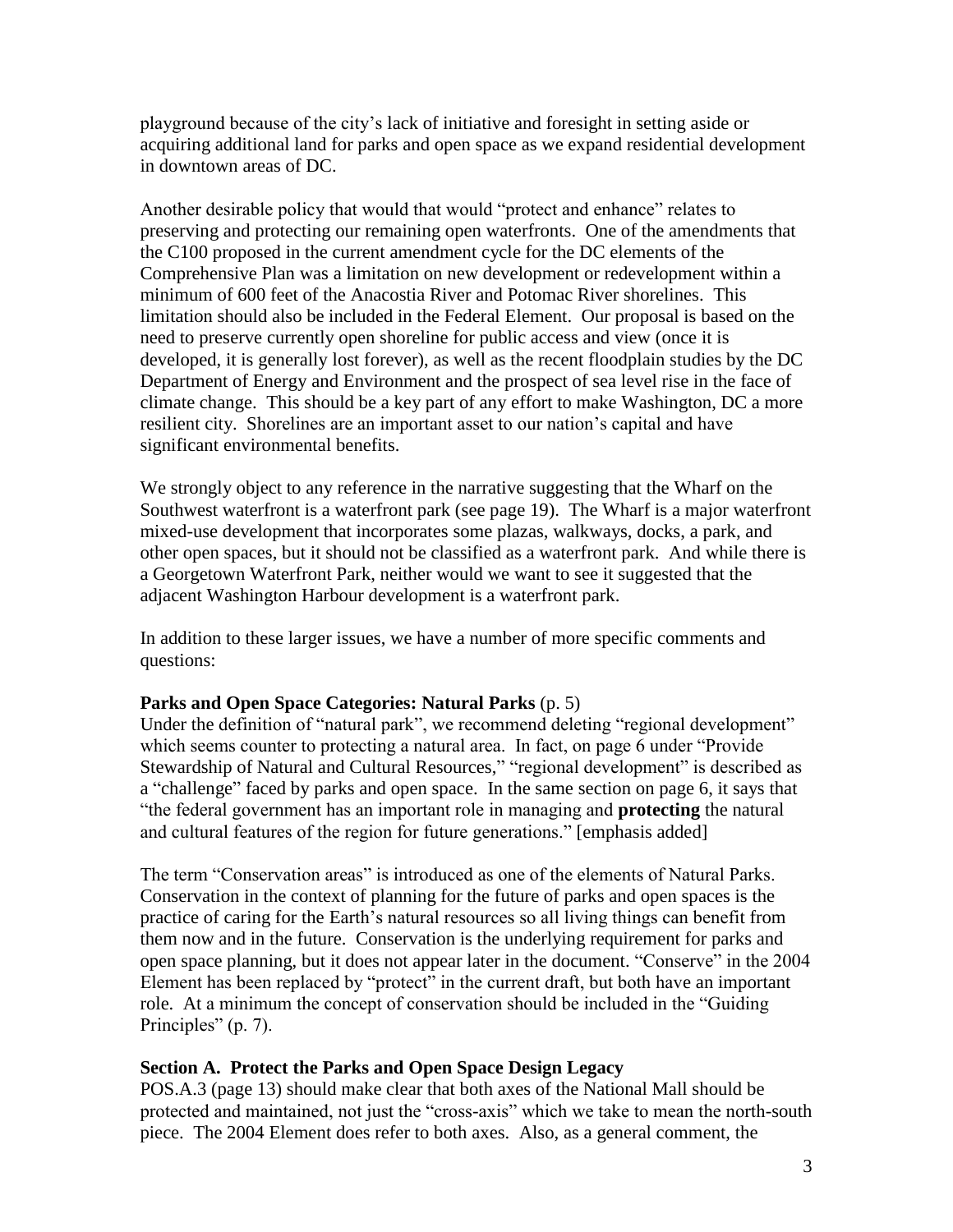National Mall seems to get rather short shrift in the element, and we recommend some additional attention be paid to the National Mall and Monumental Core in the narrative. POS.A.4 should be amended to include "historic" as one of the values of historic parks. Even though they are referred to as historic parks, their historic value should be specifically noted along with their possible architectural and landscape values.

#### **Civil War Defenses**

The first sentence of the second full paragraph on page 14 describes these as "open spaces along the rim of the L'Enfant City." This is a misleading description. The Civil War Defenses of Washington is a network of green open spaces where the forts were located (some portions of the forts still remain in some cases). The forts are connected in part by a band of parks and trails. On the north side of the city, the forts were located approximately 2-4 miles north of the northern edge of the L'Enfant Plan city boundaries. Constructed during the Civil War to protect the nation's capital, the forts stretch over a distance of 37 miles in Washington and Virginia (Arlington County and Alexandria) in a great "circle" around the original City of Washington. Therefore, many of them are in areas beyond the rim. At the bottom of page 30 and top of page 31, there is a more accurate description of the Fort Circle Parks but a puzzling statement that suggests that many of the Civil War forts are located in Rock Creek Park which is not the case. Some rewording is needed in both cases.

#### **Adapting designed landscapes** (pp. 14-15)

This section contains the statement: "**At times, there will be a need to modify designed landscapes to meet new programmatic goals and infrastructure needs**; accommodate changes in the surrounding area; and/or alter elements from different design periods or add new elements to the landscape. These modifications should be balanced in a way that contributes to the region's design legacy." [emphasis added] Where the landscapes at issue involve parks and open spaces, the priorities should be reversed; the objective should be to adopt or modify development and infrastructure needs to respect the public spaces.

POS.A.8 through POS.A.12 (pp. 15-16) address the need to recognize the value and intent of parks and open space landscapes and maintain a sense of historic continuity and balance those values when making adaptations or improvements to designed landscapes. These points need to include the concept of "conservation."

**Section B: Provide Stewardship of Natural and Cultural Resources** (pp.17-18) Subpart a) The text describes terrain features that contribute to the region's natural landscape and provides examples of specific terrain features. The examples should include "the Anacostia River and its shorelines."

Subpart b) states that a greenway system provides natural buffers that improve water quality …" and on page 19 provides specific examples of greenways but there is no mention of the Anacostia River greenway. The examples should include the Anacostia River greenway.

**Greenways** (p. 18)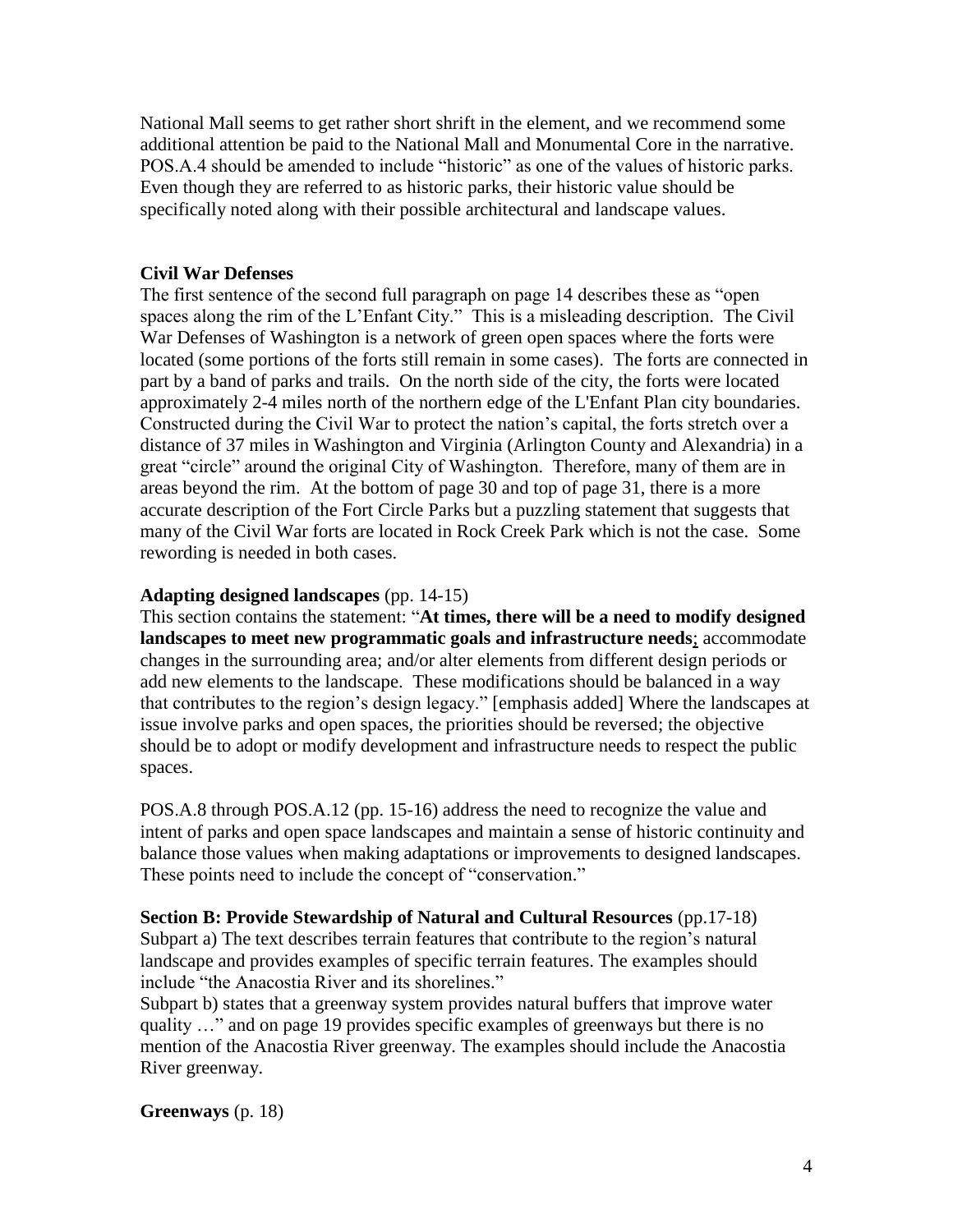We agree on the importance of greenways and wonder if the wildlife migration corridors have been mapped to show connections and gaps. This mapping is vital in planning to protect and maintain greenways. If maps already exist, the Element should display them and set a goal of closing the gaps. If there are currently no maps, the Element should set a goal to create maps and to close the gaps and POS.B.3 should be amended as follows:

POS. B.3 Protect and maintain greenways for their environmental benefits and as natural and cultural resources. **Map greenways, identify any gaps in greenways, and set a goal to close those gaps.** [suggested changes in bold]

#### **Waterways** (p. 19)

 $\overline{a}$ 

Page 19 contains the statement: "The rivers often overflow their banks during high tide, covering adjacent paths with water. This presents opportunities for the federal government to improve water quality, providing for access, resilience, and recreational opportunities." The statements in both sentences are correct, but something seems to be missing to connect the "opportunities" described in the second sentence to the "flooding" statement in the first sentence.

# **Stewardship Opportunities** (pp. 21-25)

## **Preservation of waterfront open space**

As a result of the magnificent stewardship by the National Park Service (NPS), incredible natural resources of waterfront and open space have been preserved in the District of Columbia. NPS has been able to prevent private development of these lands through its ownership/control of these public lands in the District, including both shores of the Anacostia River waterfront and large sections of the Potomac River waterfront and much of the land adjacent. Once waterfront land is used for private residential, commercial or institutional uses, it will be lost forever as a valuable natural resource capable of being enjoyed by all. There should be no further transfer of federal park land to the District of Columbia government. The District has been a poor steward of land transferred from the federal government. After the District obtained title to Reservation 13 (DC General campus), it did adopt a master plan and zoning through a public process, but then ignored its own rules and offered the property for a Redskins training center and more recently, for Amazon's HQ2.<sup>1</sup> After acquiring historic Boathouse Row on the Anacostia River in 2008, the District advocated pushing city streets through a sensitive natural resource area. DC's planning has failed to take care of the needs of current residents, as opposed to Deputy Mayor for Planning and Economic Development's focus on development and raising the tax base. DC needs to give the people who live here access to parks and open space and preserve, protect and enhance those spaces. Based on the District's poor track record, we urge that no additional federal park land be transferred to the District, and NPS's stewardship of these lands be continued.We suggest adding new POS.B.19 on page 25:

#### **POS. B. 19 The National Park Service should continue to own/control and preserve all of the open space, including the Stadium Armory area, along both**

<sup>&</sup>lt;sup>1</sup> Jonathan O'Donnell, "D.C.'s pitch to Amazon focuses on 4 hot neighborhoods," *Washington Post*, 17 Oct. 2017, A-14.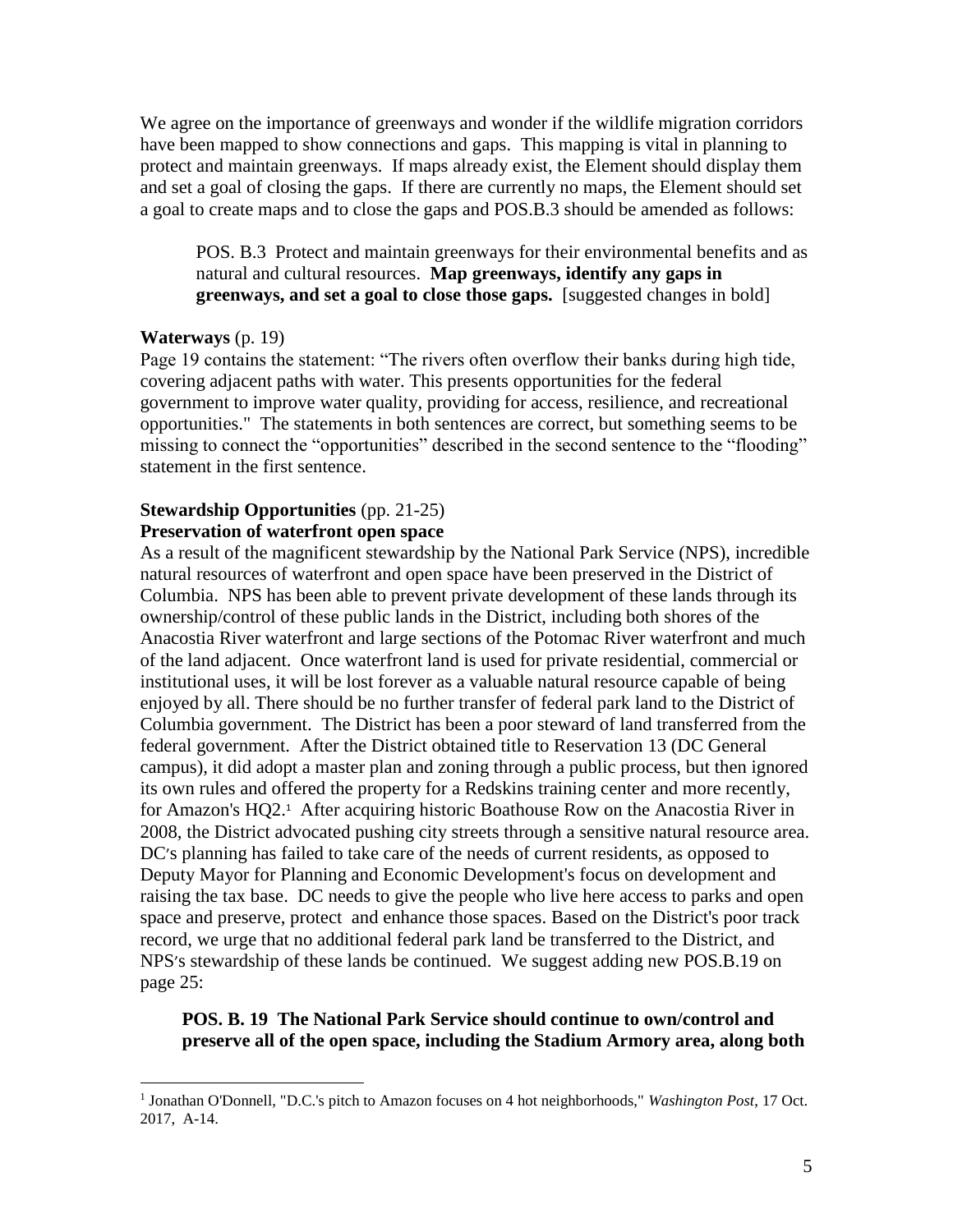## **shores of the Anacostia and under no circumstance should any non-park or non-water dependent use be permitted within 600 feet of the Anacostia River highwater mark.** [suggested changes in bold]

To implement the Anacostia Waterfront Initiative, the third full paragraph on p. 23 notes the goal to improve the river's water quality, and in the last sentence refers to "environmental guidelines for future development along the Anacostia waterfront." This reference should be changed to read, "protecting and maintaining parkland for waterdependent uses."

#### **Minimizing effects of light pollution on wildlife** (p. 22)

The Federal Environment Element does not specifically address the effects of light pollution on wildlife. (pp. 18, 20) We suggest that the Parks & Open Space Element add goals to reduce light pollution. Light pollution not only causes bird collisions with buildings, it attracts birds into urban areas and away from forested areas with more abundant food sources. In January 2018, American Bird Conservancy's collisions@lists.abcbirds.org noted:

Recent papers ... now confirm what has long been surmised: urban glow attracts birds towards the built environment. This applies primarily to migrating songbirds, found in unexpectedly high densities in areas lit at night. These birds are not circling and crashing into buildings, but as they stop over in these areas, they are vulnerable to collisions with glass, predation by cats and other unintended consequences of urban life. [emphasis added]

Most birds migrate at night through increasingly light-polluted skies. Bright light sources can attract airborne migrants and lead to collisions with structures, but might also influence selection of migratory stopover habitat and thereby acquisition of food resources. We demonstrate, using multi-year weather radar measurements of nocturnal migrants across the northeastern U.S., that autumnal migrant stopover density increased at regional scales with proximity to the brightest areas, but decreased within a few kilometers of brightly-lit sources. This finding implies broad-scale attraction to artificial light while airborne, impeding selection for extensive forest habitat. Given that high-quality stopover habitat is critical to successful migration, and hindrances during migration can decrease fitness, artificial lights present a potentially heightened conservation concern for migratory bird populations.<sup>2</sup> [emphasis added]

DOEE's Wildlife Action Plan (2015) states:

 $\overline{a}$ 

**<sup>2</sup>** McLaren, J. D., Buler, J. J., Schreckengost, T., Smolinsky, J. A., Boone, M., Emiel van Loon, E., Dawson, D. K. and Walters, E. L. (2018). Artificial light at night confounds broad-scale habitat use by migrating birds. Ecol Lett. doi:10.1111/ele.12902.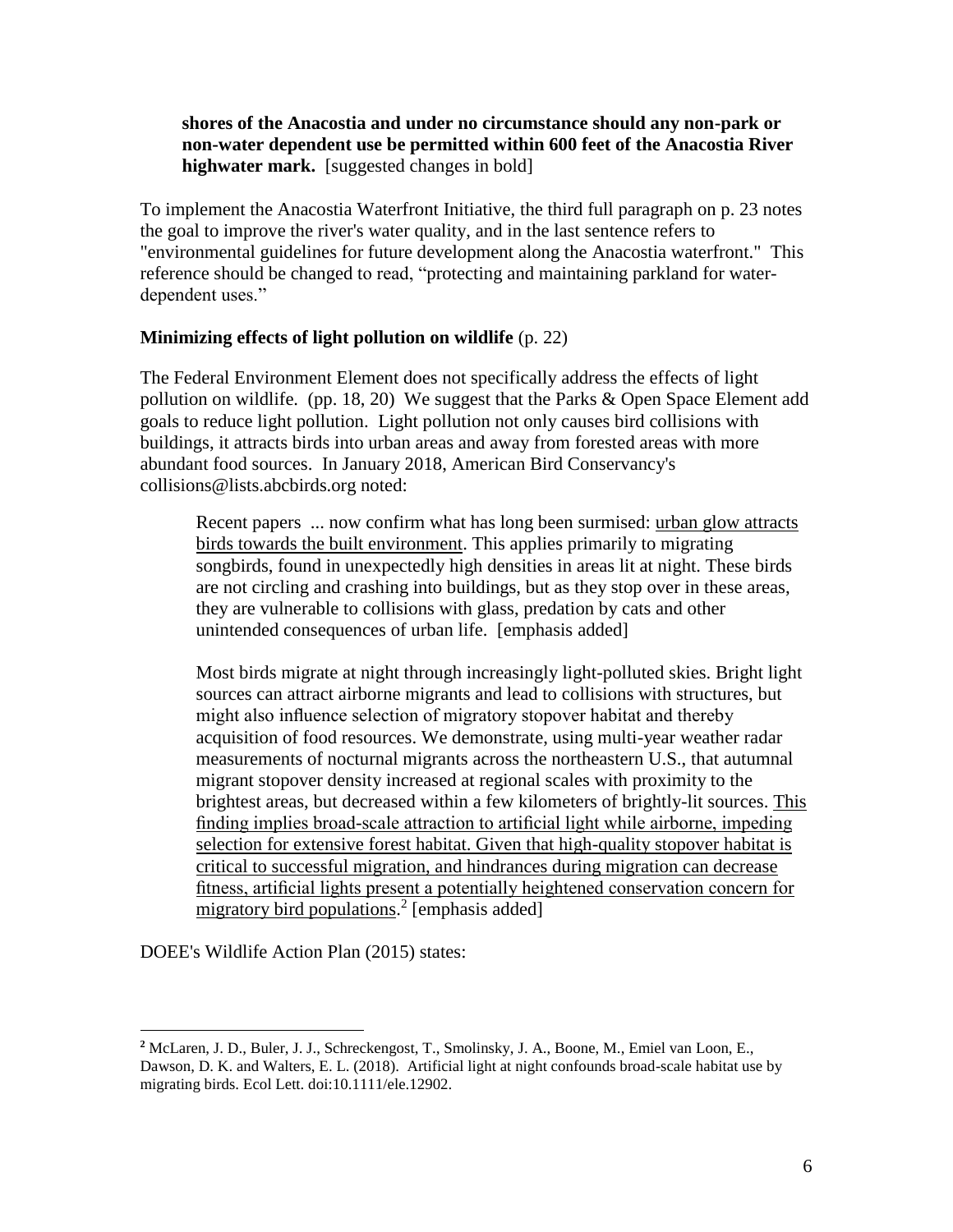**Light Pollution** – The use of street lights and other sources of direct and ambient light throughout the District have the potential of being a disturbance for nocturnal and crepuscular wildlife. Bright lights can disorient and become a source of mortality for migratory birds, bats, and some invertebrates. Ch. 4, p. 112.

See also scientific studies on light pollution's effects on wildlife (mammals, amphibians, invertebrates ) from International Dark-Sky Association's Artificial Light at Night (ALAN) Research Literature Database, www.darksky.org.

To insure that the lighting satisfies the most rigorous dark sky standards, we suggest that the Element specify that all new and replacement lighting fixtures on federal buildings and all lighting on federal property meet the standards for a seal of approval from the International Dark-Sky Association (IDA). Fixtures approved by IDA employ warmtoned (3000 K or lower) white light sources or employ amber light sources or filtered LED light sources, are full-shielded, emit no light above the horizontal plane, have no sag or drop lenses, side light panels, or uplight panels, etc. For this reason we suggest a new POS.B.19:

## **POS.B.19 Minimize light pollutions by requiring that all new and replacement lighting fixtures on federal buildings meet the standards for a seal of approval from the International Dark-Sky Association**. [suggested changes in bold]

#### **Roads** (p. 22)

 $\overline{a}$ 

The Element calls for protecting ecologically sensitive areas from the impacts of development. DC Department of Transportation has suggested building a commuter road (the "Park Drive") through a natural habitat area in federal parkland along the west side of the Anacostia River from Benning Road to Barney Circle.<sup>3</sup> (see Figure 1) In the past, Events DC also included this road in its development plans.<sup>4</sup> There is no need for this road—it would be a barrier to pedestrian access to the Anacostia shoreline, and further, all roads are a danger to wildlife.<sup>5</sup> New or expanded roads should only be built if there is a compelling reason and no other alternative, especially in riparian areas. For these reasons, we suggest a change to POS.B. 11 on p. 24:

POS.B.11 Discourage **new or expanded roads** and paved parking areas along the shoreline of rivers, streams, and at waterfront parks. Remove existing **roads and** parking when feasible and restore those areas to a landscaped condition, which could include recreational uses. [suggested changes in bold]

<sup>3</sup> See DDOT, Middle Anacostia Crossings Study (2005).

<sup>4</sup> https://www.rfkcampus.com/ At a public meeting on April 30, 2018, EventsDC announced that its revised access road will intersect with an existing curb cut on Oklahoma Avenue, run west away from the river, until it intersects with the river near the East Capitol Street Bridge. It is unclear whether EventsDC plans another road south of the East Capitol Street Bridge.

<sup>5</sup> DOEE, Wildlife Action Plan, (2015), p. 95. Table 16 IUCN Hierarchy of Conservation Threats and TRACS Action Drivers in the District.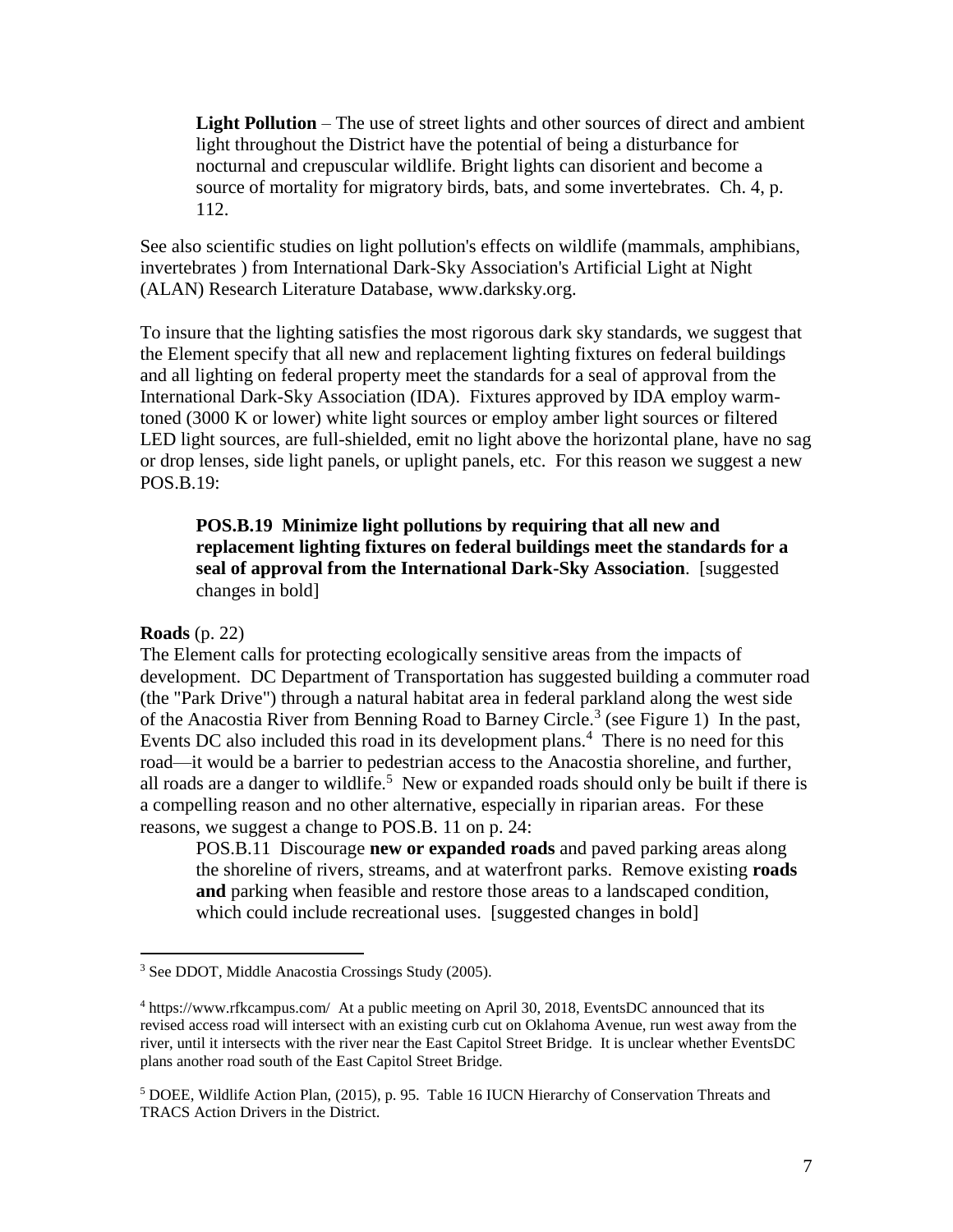A minimum of 600 feet landward from the Anacostia's high-water mark should be preserved as open space and for water-dependent recreational uses. We should not allow future development to block the visual or physical access for all citizens, both now and into the future. (Six hundred feet is roughly the same as the long side of many blocks in an urban grid pattern, including the public right away on both ends of the block.) Please note there are many areas where open space of far more than 600 feet is needed. But nowhere should there be less than 600 feet. Therefore, only water-dependent open space uses should be allowed within the 600 feet area. Such uses include areas for picnicking and water-related recreational uses such as fishing and boating. And who knows, maybe in the future, if the cleanup of the Anacostia continues, there may be beaches for swimmers to soak up the sun. Non-water dependent uses should be prohibited within the 600-feet areas. A few of such uses include residential and commercial (including offices) and non-water dependent sport areas and parking lots and highway and industrial uses. For these reasons, we suggest adding a new POS.B.20 on page 25:

**POS.B.20 Under no circumstance should any non-park or non-water dependent use be permitted within 600 feet of the Anacostia River highwater mark.** [suggested changes in bold]

**Responsible Practices to Protect Natural and Cultural Resources** (pp. 25-26). We agree that the threat from invasive species must be addressed. "Invasive plant and animal species are the greatest threat to both terrestrial and aquatic habitat types within the District." DOEE Wildlife Action Plan (2015), 98-99, 101, 103.<sup>6</sup> While it is important to engage the public in appreciating and protecting open space, the federal government must take a leadership role. For this reason, we suggest the following change in POS.B.21 on p. 26:

POS.B.21 **Lead the effort** in the cleanup, planting, removal of invasive species, and maintenance of the region's rivers, trails, parks and open space. Consider opportunities to educate and engage communities **in this effort.** [suggested changes in bold]

#### **C&O Canal**

 $\overline{a}$ 

The Chesapeake and Ohio Canal (C&O Canal) restoration project is planned to improve access, address infrastructure needs, including safety and accessibility of the towpath. As we pointed out in our comments filed January 5, 2018 under NEPA and section 106 of the National Historic Preservation Act, the concept plan presented in November 2017 raises significant issues under both statutes.<sup>7</sup>

#### NEPA

The C&O Canal concept plan offers excellent ideas, including refilling the canal, restarting canal boat rides, adding a new visitor center, improved signage, and grading the

<sup>6</sup> The Federal Environment Element (2016) indicates that it is important for the federal government as a guide for conservation and preservation of wildlife habitat in future development and actions. p. 18.

 $7 \text{ C}100$ 's comments on the C&O Canal, submitted on January 5, 2017 (two letters) should be posted soon on NPS's PEPC website.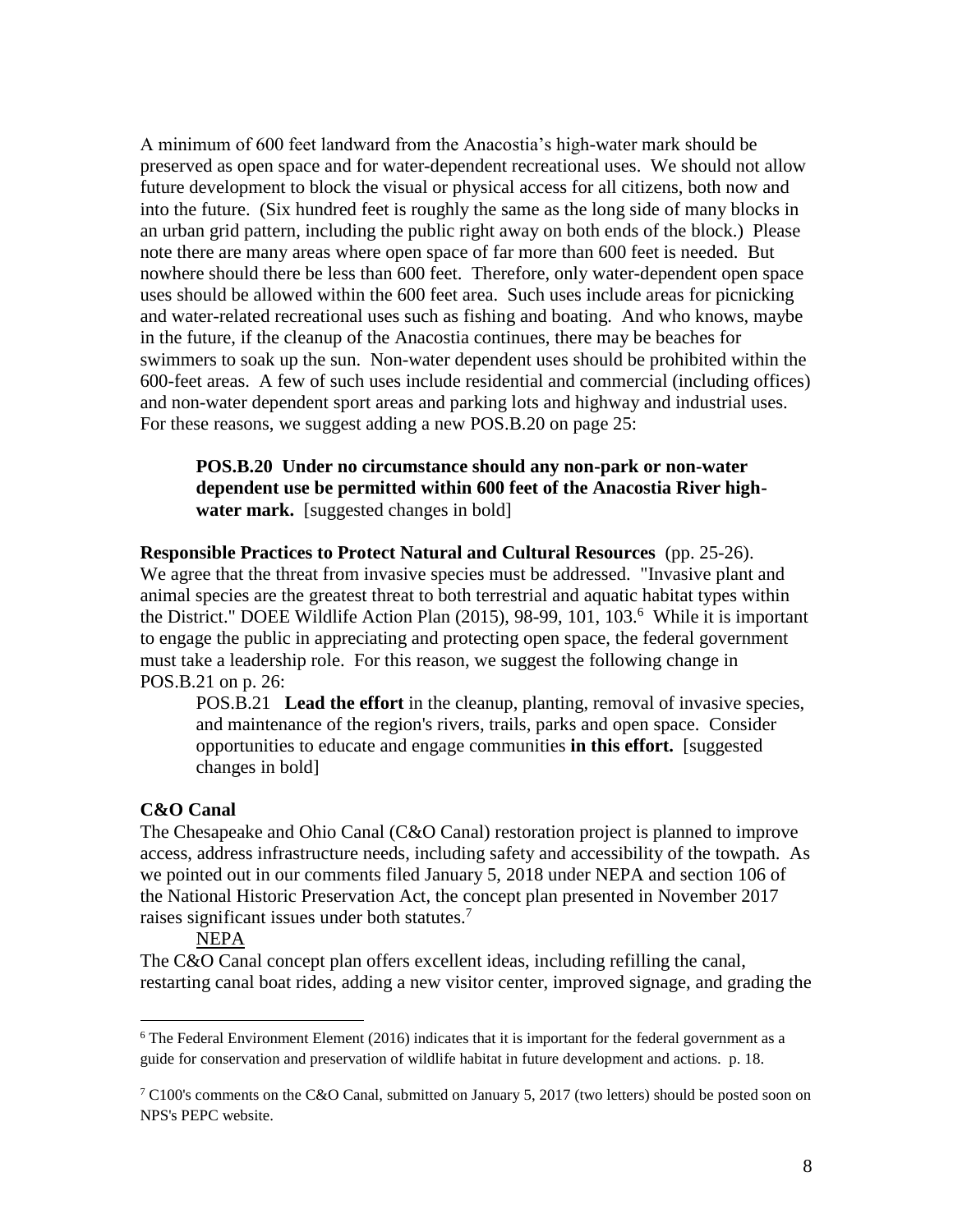towpath for safety. However, the canal has endured repeated and severe floods, scouring the canal and damaging its structure. Therefore, for the concept plan to succeed, every alternative selected must be sustainable, able to withstand flooding. For example, floodvulnerable alternatives such as boardwalks, elevators, new flower beds, and alternatives B and C for the towpath should be re-evaluated. NPS states that the canal floods approximately every 10 years most recently in 2010. Climate change, rising river levels, and more frequent extreme rain events will combine to make future canal floods more severe.<sup>8</sup>

#### Section 106

 $\overline{a}$ 

The canal is a remarkable survival of our early Republic's and the national capital's industrial story. Though much changed in places, it is, by nature, industrial and gritty. Many of the concept plan's proposals seek to inappropriately obliterate, tame, "improve on," or redefine the very industrial character that the U.S. Congress mandated preserved for future generations as a unit of the National Park System. This is neither good historic preservation management nor approved management practices for a unit of the National Park System.

#### **Section C: Provide Access to and Connections between Parks and Open Space**

The 2004 Element included the objective of linking the Fort Circle Parks with a trail. This seems to have dropped out of the current draft. The specific objective and the objective to fill the gaps in the waterfront walk from Georgetown to the National Arboretum should be specifically noted under the "Federal Open Spaces" section. POS.C.4 or POS.C.7 should include language about filling in the existing gaps. POS.C.9 talks about linking the Civil War Defense sites with surrounding communities but not with each other. Creating a continuous trail linking the historic fort sites should be specifically included.

For the reasons set forth above concerning the need for a 600-foot set back on the waterfront, , we recommend adding a new POS.C.11:

**POS.C.11: On NPS-controlled property, no non-park or non-water dependent use is permitted within 600 feet of the Anacostia high water mark.**  [suggested changes in bold]

<sup>8</sup> National Oceanic and Atmospheric Administration (NOAA), Adapting to Climate Change: A Planning Guide for State Coastal Managers, (Silver Spring, Md.: NOAA Office of Ocean and Coastal Resource Management: 2010), noaa.gov/climate/adaptation.html. United States Geological Survey (USGS), The Chesapeake Bay: Geologic Product of Rising Sea Level (Reston, Va: USGS, 1998),

http://pubs.usgs.gov/fs/fs102-98/. Svetlana Jevrejeva et al., "Coastal sea level rise with warming above 2◦ C," Proceedings of the National Academy of Sciences, www.pnas.org/cgi/doi/10.1073/pnas.1605312113. National Aeronautics and Space Administration, "Adapting to a Changing Climate: Federal Agencies in the Washington, DC Metro Area," (2012) www.mwcog.org. Internet; accessed 13 Nov. 2016. Authorities cited in DOEE, Wildlife Action Plan, 114-117 (2015). Elizabeth Kolbert, "The Siege of Miami," *The New Yorker*, Dec. 21 and 28 (2015), 42-50, 42. NOAA, William Sweet, et al., "Sea Level Rise and Nuisance Flood Frequency Changes Around the United States." NOAA Technical Report NOS CO-OPS 073, vi (2014). DOEE, "Climate Ready DC," 2-3. DOEE, "Vulnerability & Risk Assessment," 19. Kelsey Robertson, "Resilient History: Protecting Chesapeake Bay Coastal Historic Districts from Rising Seas Through Adaptive Planning," Thesis, Masters of Professional Studies in Urban & Regional Planning, Georgetown University (2016).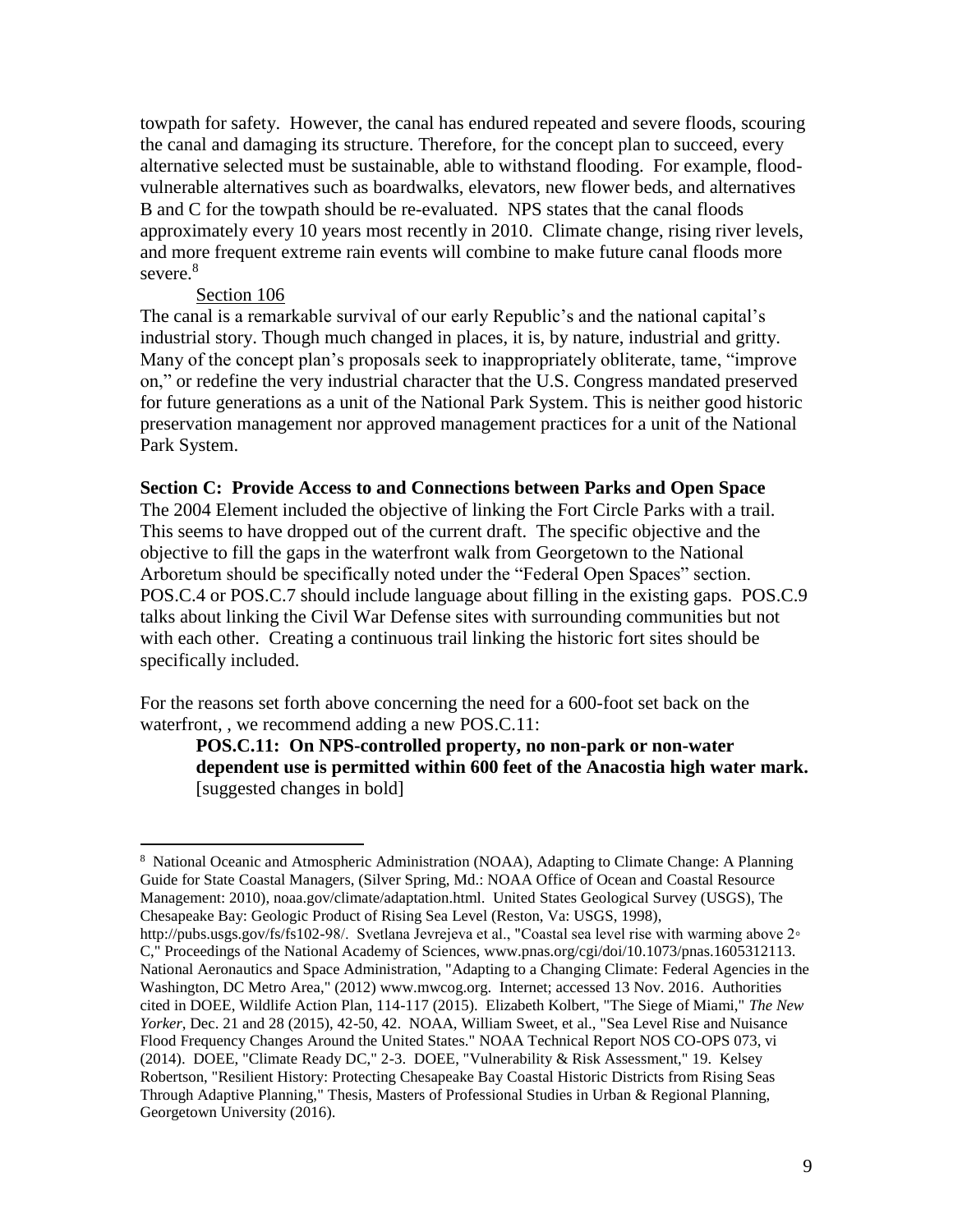# **Trails** (pp. 29-31)

Washington Waterfront Walk

NCPC's *Extending the Legacy Plan* (1997) called for an 11-mile waterfront walk from Georgetown to the National Arboretum, encompassing sections along the Anacostia River, the Washington Channel and the Potomac River (p. 34). C100 has referred to this proposal as the "Washington Waterfront Walk." Now, 20 years later, good progress has been made with completion along the Anacostia River (the Anacostia Riverwalk Trail) and some sections along the Potomac River are already in place. However, there are some gaps: (1) the section along P Street SW from the Southwest Waterfront to South Capitol Street and (2) the section from 14th and Maine Avenue, SW across the Jefferson Memorial grounds to the Potomac River (NPS land). At the Georgetown end, an improved connection to the Georgetown Waterfront Park is needed. We believe the Parks & Open Space Element should address the next steps with the Washington Waterfront Walk, hopefully bringing the entire project to completion within the next five years.

## **Section D: Balance Multiple Uses within Parks**

The second sentence at the beginning of this discussion should include "education" as one of the multiple uses.

## **The federal government should:** (p. 36)

In POS.D.1 thru POS.D.7, the draft advocates minimizing impacts from development adjacent to parks and open space, including trails and parkways, to protect their natural and historic features. Here the Element should advocate that rather than **minimizing** such impacts, instead, to the extent possible**, avoid** such impacts, and any such development plans should address that if such impacts cannot be avoided, explain why they cannot be avoided and how the development will minimize such impact. There should also be a specific statement against any new roads along waterfronts.

# **Section E: Balance Commemorative Works within Parks**

## **The federal government should:** (pp. 39-40)

In POS.E.1 thru POS.E.9 mentions the need to balance the need for public space uses with the memorial program and "sacred" space required by memorials based on size, surrounding context, and function of site. The term "sacred" has a religious connotation, and perhaps the term "consecrated" or "reverential" or some other word should be substituted. (pp. 7, 13)

## **Section F: Build Partnerships and Coordination among Multiple Landowners and Jurisdictions**

Partnerships and coordination are important if we are going to maximize the benefits of our parks and open space. POS.C.1 through POS.C.10 advocates improving public access to parks and open space, including removing barriers that limit physical or visual connectivity. This applies also to non-federal cemeteries, such as Congressional, in terms of the very high storm water run-off charges that are being charged to private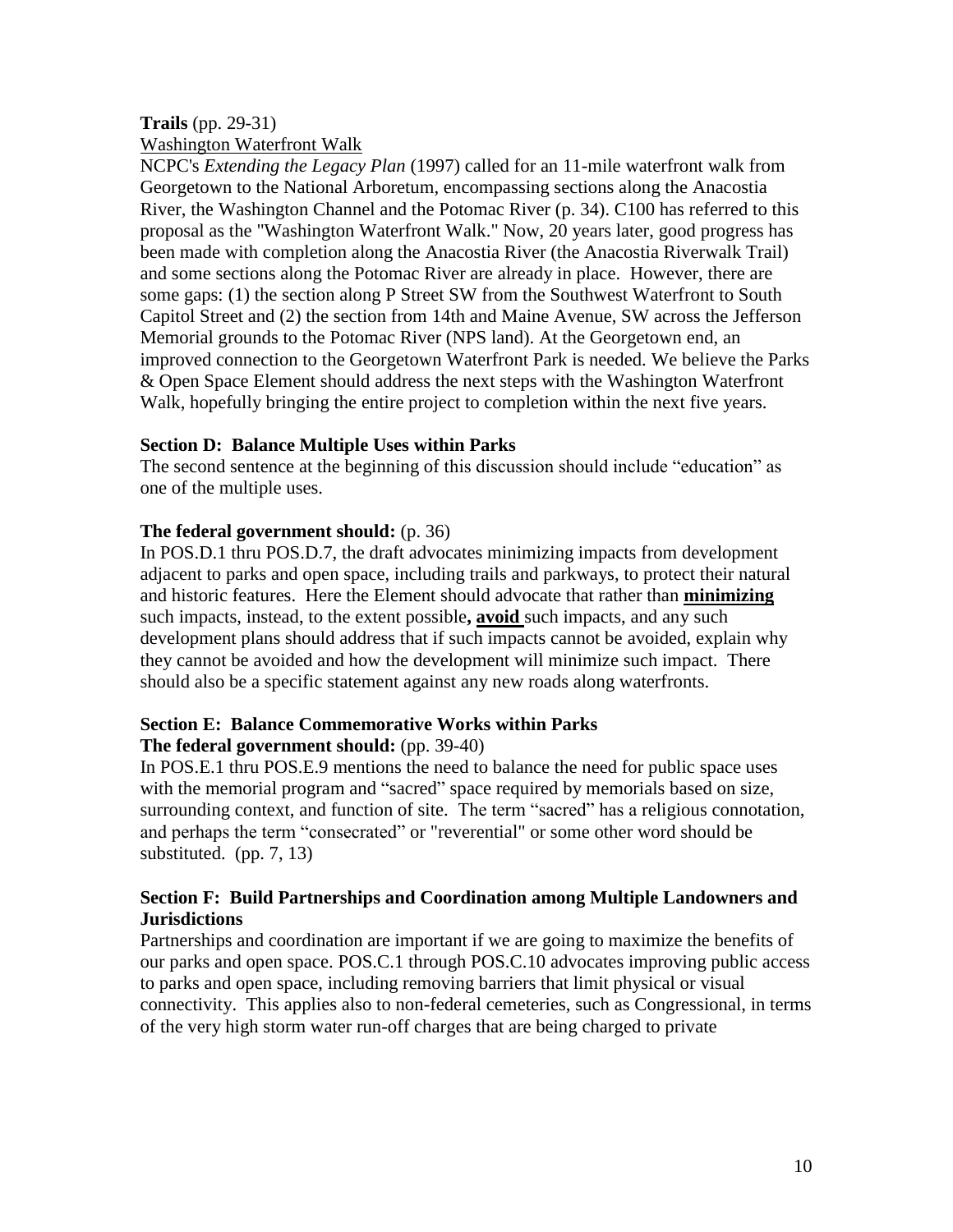cemeteries. 9 The C100 argues that they should be treated the same as public parks and open space and not subject to such charges. Access should also be improved to various private and semi-public open spaces, such as private cemeteries. We note that cemeteries are being charged very high storm water run-off rates. C100 believes that these cemeteries should be treated the same as public parks and open space, and exempted from such charges. While the narrative and POS statements mention private and nonprofit entities as partners, it would be beneficial to have more discussion and provide some examples such as Mount Vernon and Congressional Cemetery.

We appreciate the opportunity to comment on the draft Element and thank you for considering our comments. We look forward to seeing the final document.

Respectfully submitted,

Sa Hansen

Stephen A. Hansen Chair

Attachments: Attachment A: Bird-safe federal buildings (below) [Committee of 100 Comments on C&O Canal Historical Park -](http://committeeof100.net/download/historic_preservation/co_canal/2018-01-5-C100-Comments-on-the-National-Park-Service-Environmental-Assessment-of-the-CO-Canal-National-Historical-Park-Georgetown-Plan_2.pdf) NEPA [Committee of 100 Comments on C&O Canal Historical Park -](http://committeeof100.net/download/historic_preservation/co_canal/2018-01-5-C100-Section-106-Review-Comments-on-the-October-2017-CO-Canal-Concept-Plan.pdf) Section 106

cc:

 $\overline{a}$ 

Surina Singh, [surina.singh@ncpc.gov](mailto:surina.singh@ncpc.gov) Attn: Comprehensive Plan Public Comment National Capital Planning Commission 401 9th Street, NW, Suite 500N Washington, DC 20004 Michael Sherman, michael.sherman@ncpc.gov Thomas Luebke, Secretary -- U.S. Commission of Fine Arts Eric Shaw, Director

<sup>9</sup> WASA's Impervious Area charge has caused Congressional Cemetery's annual water bill to increase from \$350 to over \$200,000: https://www.nbcwashington.com/investigat ions/Historic-DC-Cemeteries-in-Jeopardy-of-Closing-Due-to-Growing-Water-Bills-452918463.html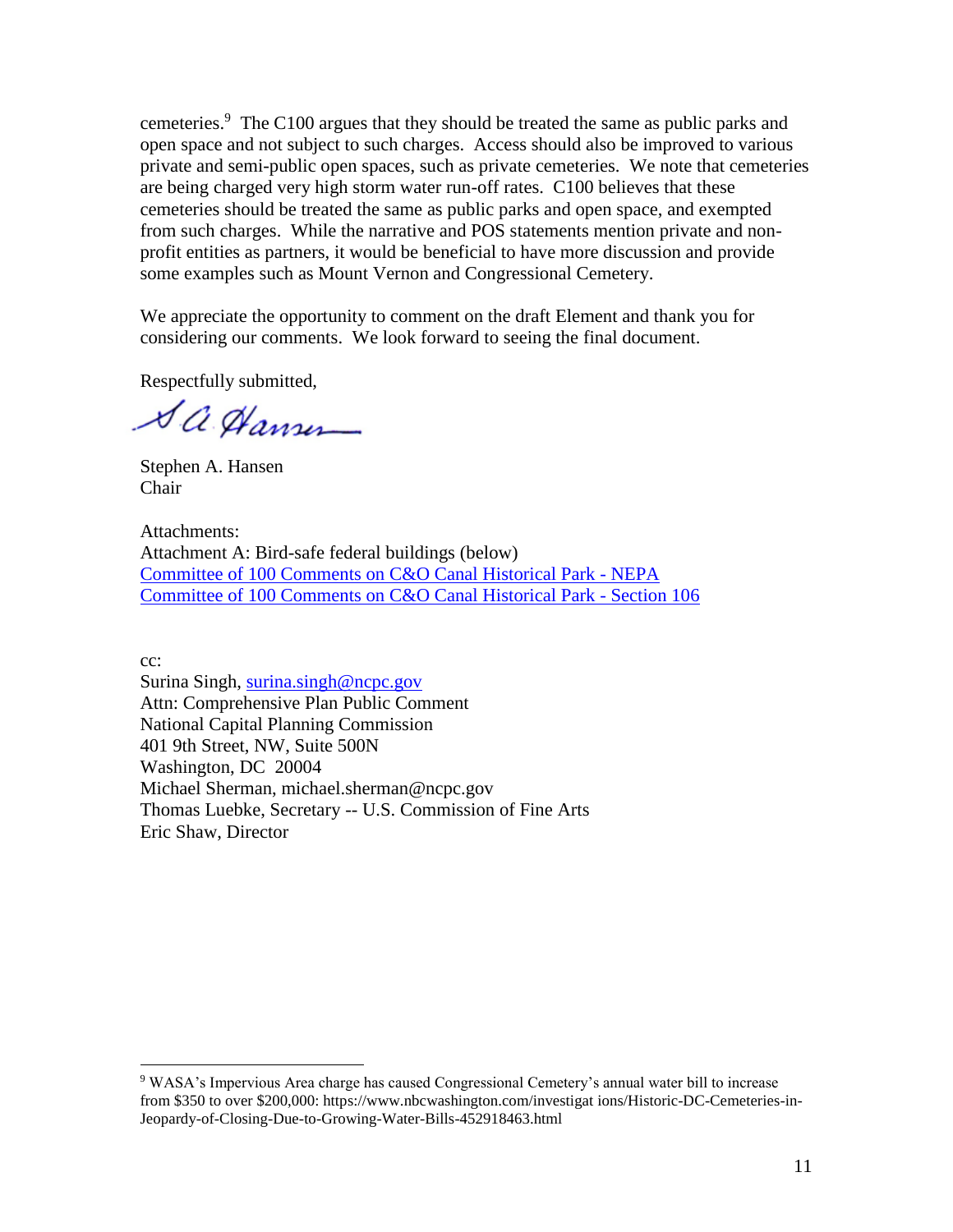Figure 1. Proposed route of the "Park Drive" along the west bank of the Anacostia River from Benning Road to Barney Circle through NPS parkland. DDOT, Middle Anacostia Crossings Study (2005), p. 7-1 (2005). Red arrows point to the "Park Drive."

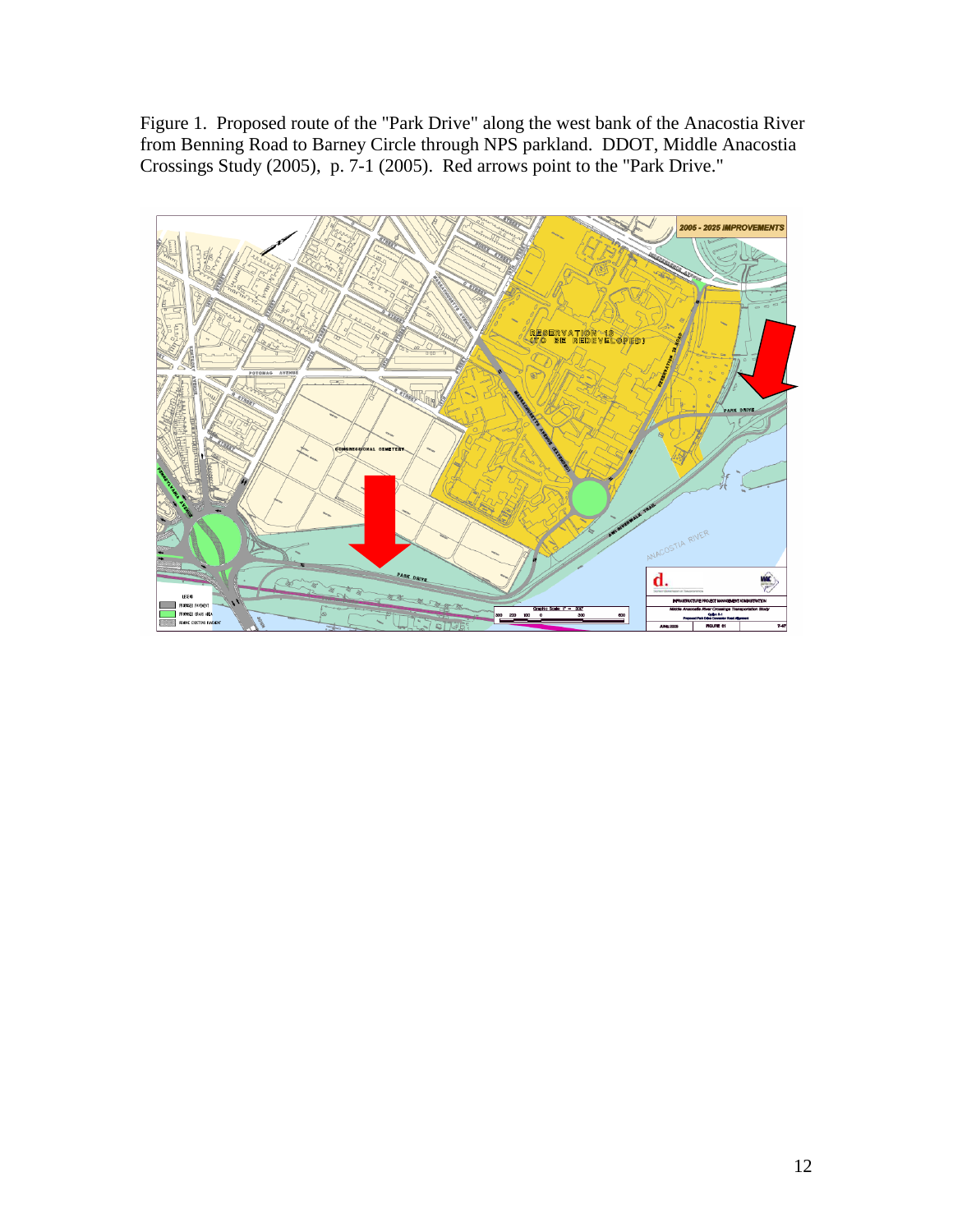



Ward 6 has less waterfront parkland than any other Ward that borders a river.<sup>10</sup>

Ward 2: 1485 acres Ward 3: 1364 acres Ward 5: 519 acres **Ward 6: 192 acres** Ward 7: 1554 acres Ward 8: 850 acres

<sup>&</sup>lt;sup>10</sup> The acreage of parkland on the map, subdivided by Wards that border the Potomac and Anacostia rivers: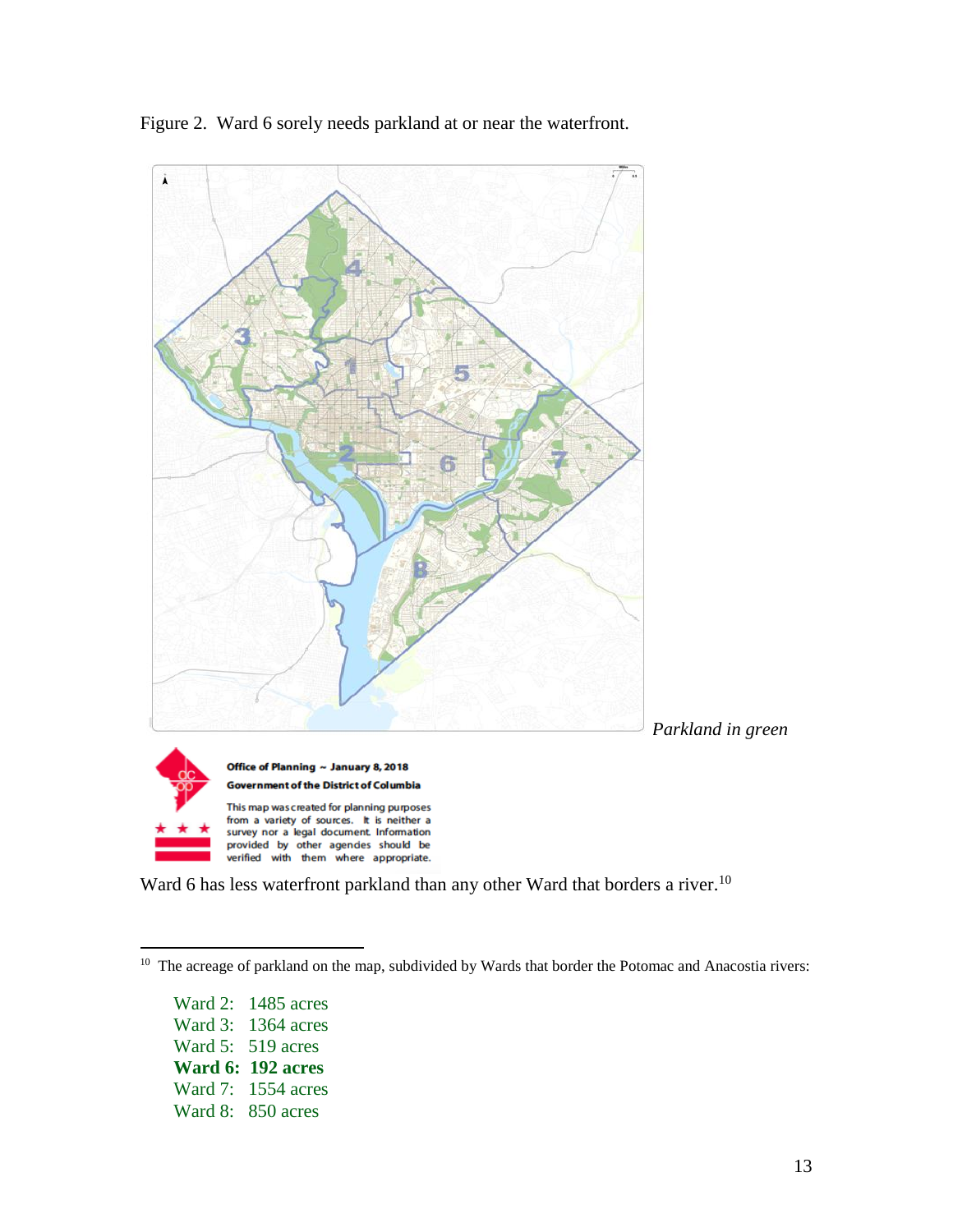## **Attachment A**

## **Bird-safe federal buildings** (p. 22)

This section of the Parks & Open Space Element advocates allowing wildlife to follow natural migration patterns. p. 22. The Federal Environment Element (2016, pp. 18, 20) does not specifically address the effects of light pollution on bird deaths from collisions with federal buildings, or bird migration, and for this reason we suggest that these important issues be addressed in the next revision of the Federal Environment Element.

Many migrating birds are killed in collisions with buildings in DC. For this reason, we urge that this section mandate bird-safe measures on federal buildings to protect migrating birds. The federal government has already taken some steps to reduce bird collisions, and we hope that NCPC will build on this success.

We think of the District as an urban area. But in fact, the District is home to an average of 230 bird species year-round, and is also on the Atlantic flyway, and attracts thousands of migrating birds every spring and fall that stop here to rest and feed before continuing their journey. More than 60 species breed in the District, and our rivers are wintering locations for thousands of waterfowl.<sup>11</sup> The U.S Fish and Wildlife Service recognizes that "cities can become effective sanctuaries for birds and other wildlife." The District has joined other U.S. cities to become a U.S. Fish and Wildlife Service Urban Bird Treaty City in  $2011.^{12}$ 

Collisions with structures may account for between 100 million and one billion bird deaths per year, as estimated by the U.S. Fish and Wildlife Service (2002). The D.C. Department of Energy and Environment (DOEE) Wildlife Action Plan (2015) concurs with these findings.<sup>13</sup> Bird deaths from collisions can also affect the viability of bird

 $\overline{a}$ 

 $12$  The Urban Bird Treaty program is a unique, collaborative effort between the U.S. Fish and Wildlife Service and participating U.S. cities bringing together private citizens, Federal, State, and municipal agencies, and non-governmental organizations. Cities can become effective sanctuaries for birds and other wildlife, with an environmentally aware citizenry dedicated to conserving and enhancing natural resources. This is not only good for the birds, but also for the quality of life of people living in and visiting our cities. By restoring and conserving green-space, Urban Bird Treaty cities enhance urban areas for migratory birds that nest, overwinter, or pass through municipal and urban/suburban neighborhoods as well as for citizens. The Urban Bird Treaty program has an emphasis on education and outreach programs and includes resources for constructing schoolyard habitat sites, creating backyard habitats, and resources for educating citizens about birds and their conservation in an urban environment. Key features of the program also includes suggestions for reducing hazards to birds during migration; restoring, enhancing, and protecting avian habitats; providing education and outreach opportunities in urban and suburban communities; monitoring bird populations when appropriate; and creating and building career awareness and career development opportunities for young people." www.fws.gov/birds. Internet; accessed 13 Mar. 2016.

<sup>13</sup> DOEE's Wildlife Action Plan states: "**Collisions with Glass and Buildings** – An estimated 300 million to 1 billion birds are killed annually from collisions with glass on buildings and homes The urban character of the District creates a dangerous gambit for migratory and residential species." Wildlife Action Plan, Ch. 4, p. 100, citing C. L. Seewagen and C. Sheppard. 2014. Bird collisions with windows: An annotated bibliography. American Bird Conservancy, Washington, DC, 23 pages.

<sup>&</sup>lt;sup>11</sup> DOEE, Wildlife Action Plan, p. 12, 13.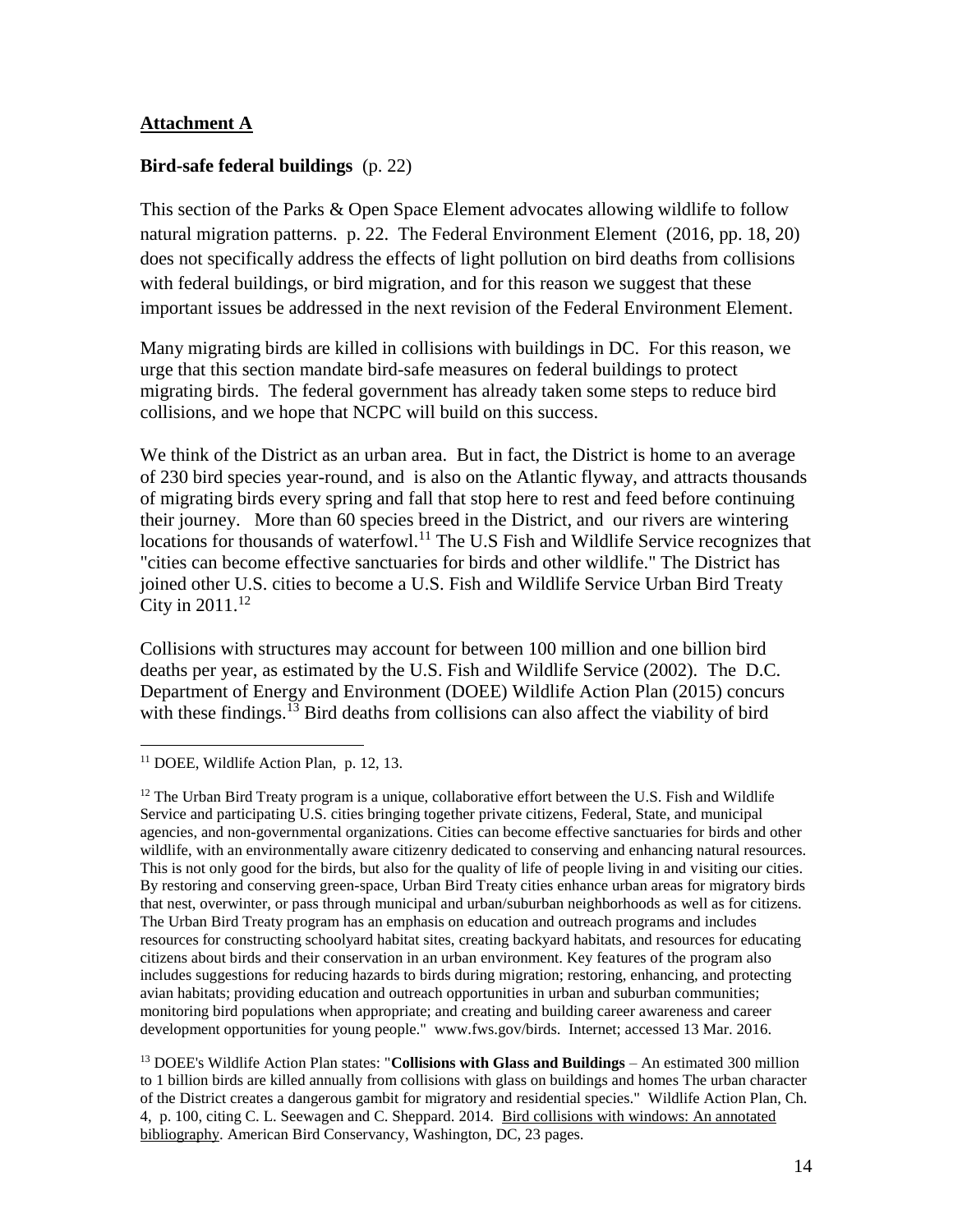populations. Of all the bird species in the US, nearly one-third have been documented to be victims of collisions with buildings. Deaths of migrating birds include some of the strongest, healthiest birds, who otherwise would have survived to breed.<sup>14</sup> *Lights Out DC* is a citizen science project run by City Wildlife that monitors downtown buildings in the District and collects victims of bird strikes. Over the past six years, *Lights Out DC* has collected more than 1,500 bird victims in just five buildings in a small area of downtown.<sup>15</sup> See table below. Types of collision threats to birds include transparent or reflective glass skyways and transparent glass areas illuminated at night.

Buildings monitored by *Lights Out DC* showing the number of bird strikes 2010-2015

| Building & type of bird<br>hazard <sup>16</sup>                                                                                                                              | 2010 | 2011 | 2012 | 2013 | 2014 | 2015 | <b>Total</b> | $\frac{6}{6}$<br><b>Released</b> | $\frac{6}{9}$<br>Dead |
|------------------------------------------------------------------------------------------------------------------------------------------------------------------------------|------|------|------|------|------|------|--------------|----------------------------------|-----------------------|
| <b>Thurgood Marshall</b><br><b>Federal Judiciary</b><br><b>Building</b><br>1 Columbus Circle, NE<br>Transparent glass, plant-<br>filled atrium, angled<br>walls, reflections | 36   | 23   | 31   | 39   | 48   | 32   | 209          | 43%                              | 57%                   |

 $\overline{a}$ 

<sup>14</sup> US Fish and Wildlife Service, *Migratory Bird Mortality: Many Human-Caused Threats Afflict Our Bird Populations*. (2002). Lesley J. Ogden, *Collision Course: The Hazards of Lighted Structures and Windows to Migrating Birds*, special report to the World Wildlife Fund Canada and the Fatal Light Awareness Program. Stephen B. Hager, Heidi Trudell, Kelly J. McKay, Stephanie M. Crandall and Lance Mayer "Bird Density and Mortality at Windows*," The Wilson Journal of Ornithology* 120(3): 550-470 (2008). Yigal Gelb and Nicole Delacretaz, "Windows and Vegetation: Primary Factors in Manhattan Bird Collisions," *Northeastern Naturalist*. 16(3):550-564. Christopher J. Klem, Jr., Nicole Delacretaz, Yigal Gelb, Peter Saenger, "Architectural and Landscape Risk Factors Associated with Bird-Glass Collisions in an Urban Environment," *The Wilson Journal of Ornithology* 121(1): 126-134 (2009), cited in San Francisco Department of Planning, "Standards for Bird-Safe Buildings,) (2011). C. L. Seewagen, C. Sheppard. 2014. *Bird collisions with windows: An annotated bibliography*. American Bird Conservancy, Washington, DC. 23 pages, cited in DOEE's Wildlife Action Plan, p. 100.

<sup>&</sup>lt;sup>15</sup> The number of collisions is likely higher than the figures above because researchers probably did not find 100% of birds killed. The birds killed by collisions at these buildings include dozens of species, both resident and migrating birds, and many birds classified by DOEE as "Species of Greatest Conservation Need" (SGCN). SGCN bird species are those "that are indicative of the diversity and health of the District's wildlife, including low and declining populations. ... The District's resident and breeding species keep the nation's capital high in biodiversity and ecologically healthy." In other words, birds dying from collisions with buildings include a wide range of species, not just birds that we may think of as common. For example, volunteers found ovenbirds, indigo buntings, black-throated blue warblers, ruby-throated hummingbirds, and woodcocks.

<sup>&</sup>lt;sup>16</sup> In 2010, *Lights Out DC* volunteers walked their routes only 2 days per week. In all other years, volunteers monitored 7 days per week. Thus, calculations of bird strike reductions have been based on 2010 figures that were extrapolated from the 2010 data shown here.